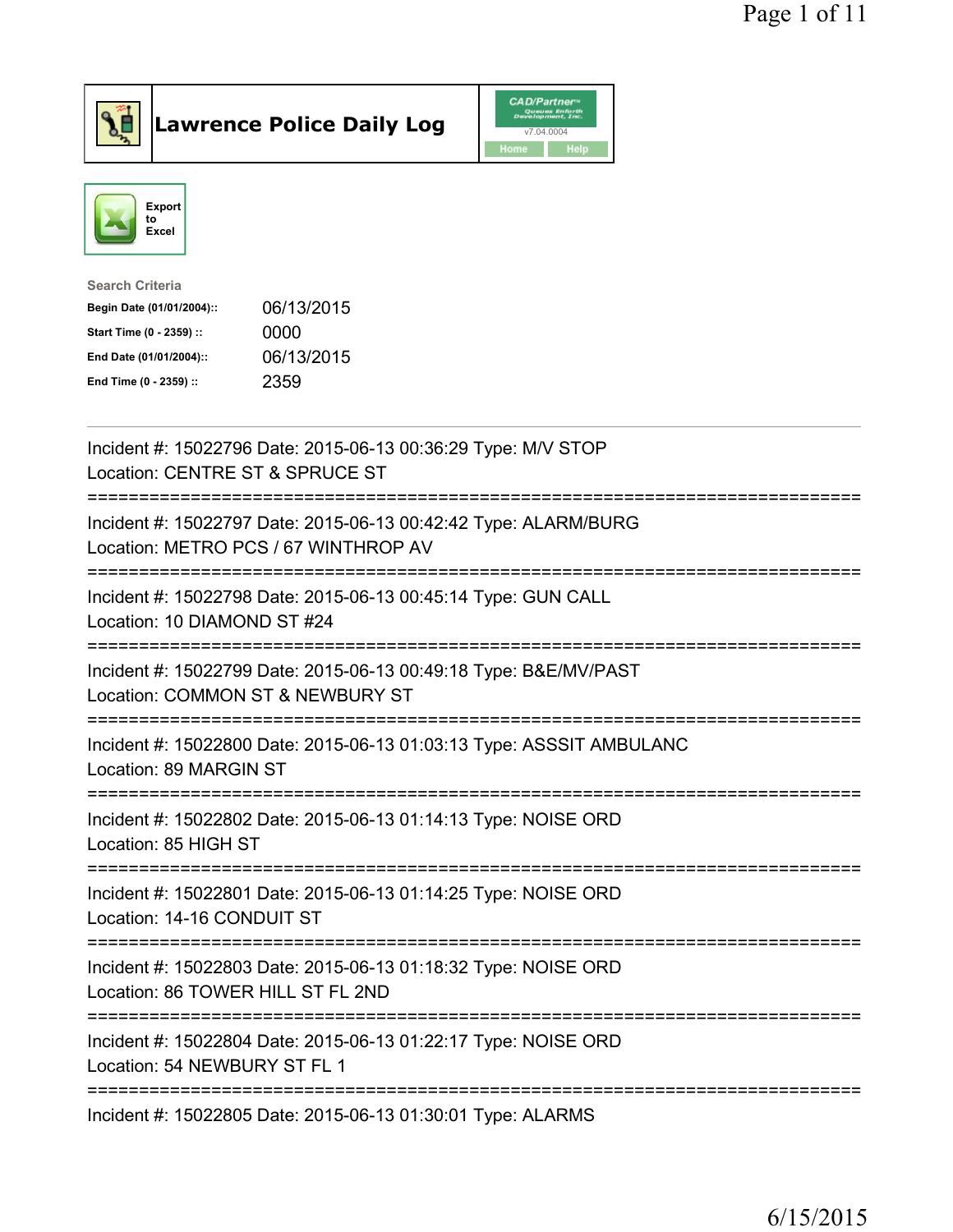Location: O'MAHONEY CO. / 175 MARKET ST =========================================================================== Incident #: 15022806 Date: 2015-06-13 01:50:20 Type: CK WELL BEING Location: 134 BEACON AV =========================================================================== Incident #: 15022807 Date: 2015-06-13 02:06:58 Type: DISTURBANCE Location: 54 NEWBURY ST =========================================================================== Incident #: 15022808 Date: 2015-06-13 02:23:10 Type: GENERAL SERV Location: BROADWAY & CROSS ST =========================================================================== Incident #: 15022809 Date: 2015-06-13 02:30:16 Type: SUS PERS/MV Location: 57 FERRY ST =========================================================================== Incident #: 15022810 Date: 2015-06-13 02:35:47 Type: AUTO ACC/NO PI Location: 45 AVON ST =========================================================================== Incident #: 15022812 Date: 2015-06-13 02:37:17 Type: 209A/VIOLATION Location: 144 BUTLER ST =========================================================================== Incident #: 15022811 Date: 2015-06-13 02:38:38 Type: DOMESTIC/PROG Location: 155 LAWRENCE ST FL 2 =========================================================================== Incident #: 15022813 Date: 2015-06-13 02:42:49 Type: DISORDERLY Location: SAM'S FOOD STORE / 389 BROADWAY =========================================================================== Incident #: 15022814 Date: 2015-06-13 02:51:28 Type: MAL DAMAGE Location: 506 LOWELL ST =========================================================================== Incident #: 15022815 Date: 2015-06-13 02:54:52 Type: UNWANTEDGUEST Location: 82 BERNARD AV =========================================================================== Incident #: 15022816 Date: 2015-06-13 02:55:41 Type: INVEST CONT Location: 12 DIAMOND ST =========================================================================== Incident #: 15022817 Date: 2015-06-13 03:00:31 Type: FIRE/MV Location: 3PYX80 / CAULKINS CT & WATER ST =========================================================================== Incident #: 15022818 Date: 2015-06-13 03:04:05 Type: WOMAN DOWN Location: CANAL =========================================================================== Incident #: 15022819 Date: 2015-06-13 03:05:31 Type: ALARMS Location: 80 BUNKERHILL ST FL 1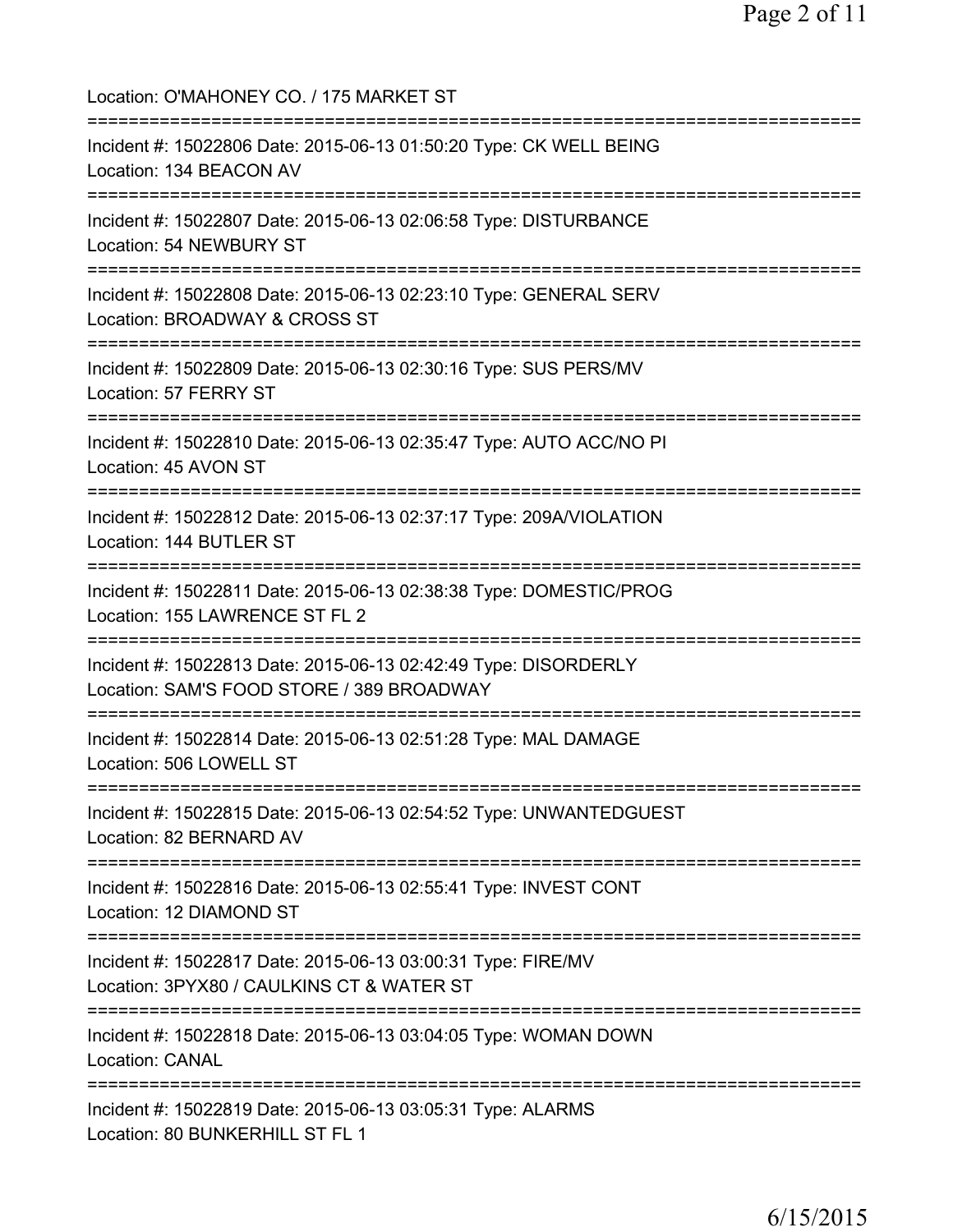| Incident #: 15022822 Date: 2015-06-13 03:06:36 Type: MISSING PERS<br>Location: 31 SUMMER ST FL 1                                                |
|-------------------------------------------------------------------------------------------------------------------------------------------------|
| Incident #: 15022820 Date: 2015-06-13 03:07:50 Type: MEDIC SUPPORT<br>Location: 120 BOWDOIN ST                                                  |
| Incident #: 15022821 Date: 2015-06-13 03:12:38 Type: ALARMS<br>Location: BONANZA MARKET / 181 JACKSON ST<br>==================                  |
| Incident #: 15022823 Date: 2015-06-13 03:14:41 Type: DISORDERLY<br>Location: 8 BERKELEY ST                                                      |
| Incident #: 15022824 Date: 2015-06-13 03:39:41 Type: SUS PERS/MV<br>Location: SAM'S FOOD STORE / 389 BROADWAY                                   |
| Incident #: 15022825 Date: 2015-06-13 03:49:16 Type: SHOTS FIRED<br>Location: FERRY ST & SUMNER AV<br>==========================<br>----------- |
| Incident #: 15022826 Date: 2015-06-13 03:57:59 Type: NOISE ORD<br>Location: 40 BROOK ST                                                         |
| Incident #: 15022827 Date: 2015-06-13 03:58:42 Type: SUS PERS/MV<br>Location: HANSONS MARKET / 140 WATER ST                                     |
| Incident #: 15022828 Date: 2015-06-13 04:36:57 Type: NOISE ORD<br>Location: 151 PARK ST FL 1                                                    |
| Incident #: 15022829 Date: 2015-06-13 04:41:40 Type: UNWANTEDGUEST<br>Location: 21 E HAVERHILL ST FL 2                                          |
| Incident #: 15022830 Date: 2015-06-13 04:53:38 Type: A&B D/W PAST<br>Location: 5 THORNTON AV FL 1                                               |
| Incident #: 15022831 Date: 2015-06-13 07:16:27 Type: TRESPASSING<br>Location: 291 JACKSON ST                                                    |
| Incident #: 15022832 Date: 2015-06-13 07:52:46 Type: ALARM/BURG<br>Location: ESTRELLA MARKET / 155 ARLINGTON ST                                 |
| Incident #: 15022833 Date: 2015-06-13 07:59:06 Type: WARRANT SERVE<br>Location: 8 MASON ST                                                      |
|                                                                                                                                                 |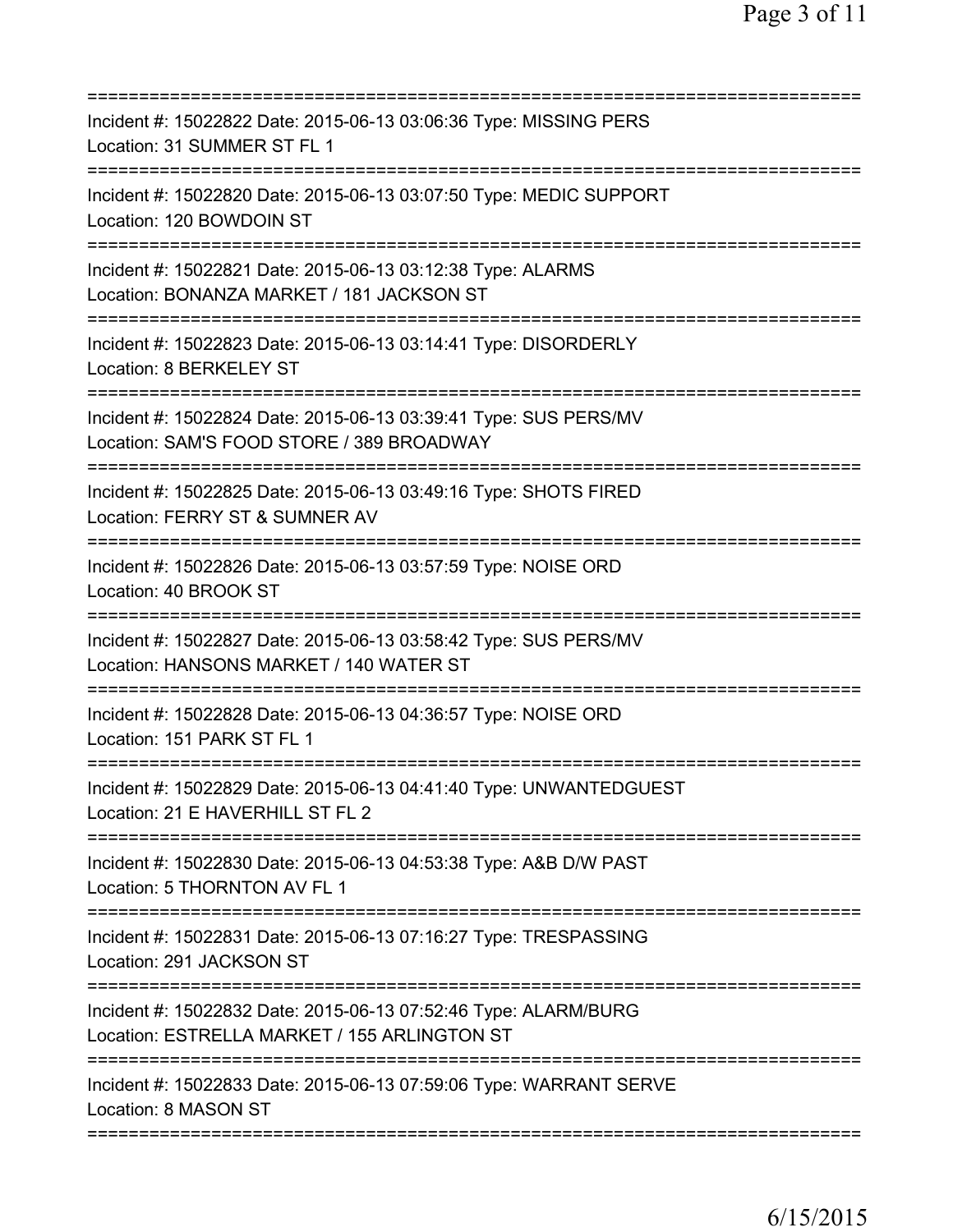| Incident #: 15022834 Date: 2015-06-13 08:13:46 Type: SUICIDE ATTEMPT<br>Location: 64 NEWBURY ST FL 1                    |
|-------------------------------------------------------------------------------------------------------------------------|
| Incident #: 15022835 Date: 2015-06-13 08:18:57 Type: ANIMAL COMPL<br>Location: 700 ESSEX ST                             |
| Incident #: 15022836 Date: 2015-06-13 08:33:43 Type: ALARM/BURG<br>Location: RODRIGUEZ RESIDENCE / 123 MAY ST           |
| Incident #: 15022837 Date: 2015-06-13 08:47:48 Type: MEDIC SUPPORT<br>Location: 2 WASHINGTON WY                         |
| Incident #: 15022838 Date: 2015-06-13 08:50:40 Type: ALARM/BURG<br>Location: EL CESAR RESTAURANT / 99 ESSEX ST          |
| ====================<br>Incident #: 15022839 Date: 2015-06-13 09:33:25 Type: M/V STOP<br>Location: ISLAND ST & UNION ST |
| Incident #: 15022840 Date: 2015-06-13 09:44:23 Type: GENERAL SERV<br>Location: 345 BROADWAY                             |
| Incident #: 15022841 Date: 2015-06-13 09:47:03 Type: ALARMS<br>Location: SALON NIKOL / 290 MERRIMACK ST                 |
| Incident #: 15022842 Date: 2015-06-13 09:54:36 Type: SUICIDE ATTEMPT<br>Location: 9 SUMMER ST #APT 709S                 |
| Incident #: 15022843 Date: 2015-06-13 09:59:32 Type: B&E/MV/PROG<br>Location: 25 EXCHANGE ST                            |
| Incident #: 15022844 Date: 2015-06-13 10:04:49 Type: SUS PERS/MV<br>Location: FRANKLIN ST & HAVERHILL ST                |
| Incident #: 15022845 Date: 2015-06-13 10:24:21 Type: DISTURBANCE<br>Location: 170 BOXFORD ST                            |
| Incident #: 15022846 Date: 2015-06-13 10:26:16 Type: WOMAN DOWN<br>Location: 263 JACKSON ST                             |
| Incident #: 15022847 Date: 2015-06-13 10:38:38 Type: ALARM/BURG<br>Location: U S MARSHALLS SERVICE / 499 ESSEX ST       |
| Incident #: 15022848 Date: 2015-06-13 10:43:25 Type: STOL/MV/PAS                                                        |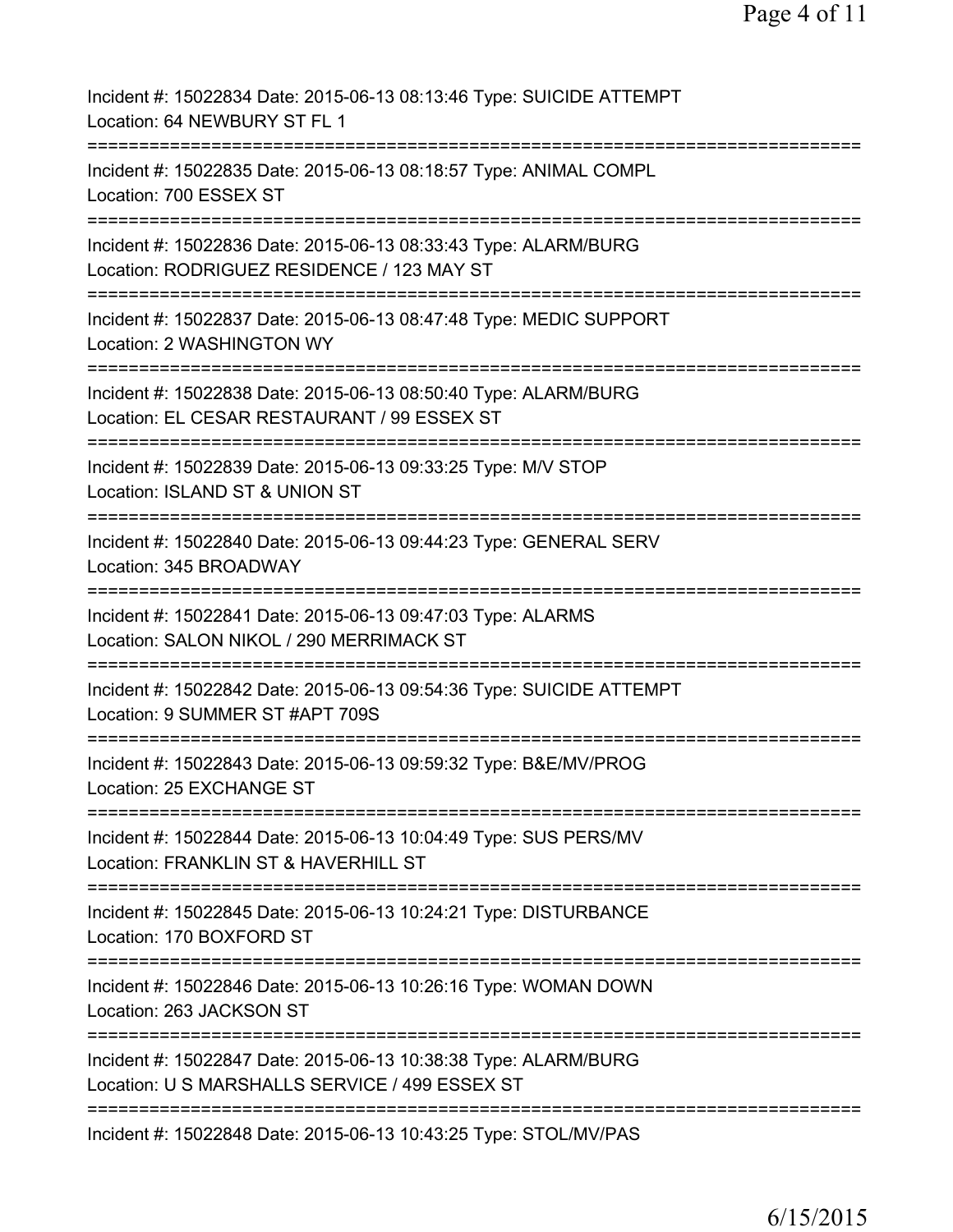Location: 97 RAILROAD ST =========================================================================== Incident #: 15022849 Date: 2015-06-13 10:48:45 Type: DRINKING PUBL Location: METHUEN ST & BROADWAY =========================================================================== Incident #: 15022850 Date: 2015-06-13 11:01:52 Type: 209A/SERVE Location: 12 CHELMSFORD ST =========================================================================== Incident #: 15022851 Date: 2015-06-13 11:09:23 Type: MAL DAMAGE Location: 150 SPRUCE ST =========================================================================== Incident #: 15022852 Date: 2015-06-13 11:54:58 Type: DOMESTIC/PROG Location: 551 HAVERHILL ST =========================================================================== Incident #: 15022853 Date: 2015-06-13 12:09:18 Type: STOL/MV/PAS Location: 3 EASTON ST =========================================================================== Incident #: 15022854 Date: 2015-06-13 12:09:20 Type: KEEP PEACE Location: 140 EXCHANGE ST FL 2NDFL =========================================================================== Incident #: 15022855 Date: 2015-06-13 12:14:53 Type: DOMESTIC/PROG Location: 112 MARSTON ST #105 =========================================================================== Incident #: 15022856 Date: 2015-06-13 12:31:08 Type: SUICIDE ATTEMPT Location: 16 CAMDEN ST =========================================================================== Incident #: 15022857 Date: 2015-06-13 12:36:56 Type: B&E/MV/PAST Location: 122 DORCHESTER ST =========================================================================== Incident #: 15022858 Date: 2015-06-13 12:52:57 Type: MEDIC SUPPORT Location: MCDONALDS / 50 BROADWAY =========================================================================== Incident #: 15022859 Date: 2015-06-13 12:58:03 Type: LOST PROPERTY Location: 137 LAWRENCE ST =========================================================================== Incident #: 15022860 Date: 2015-06-13 13:12:59 Type: MEDIC SUPPORT Location: 401 HIGH ST =========================================================================== Incident #: 15022861 Date: 2015-06-13 13:37:14 Type: SUS PERS/MV Location: LINCOLN CT =========================================================================== Incident #: 15022862 Date: 2015-06-13 13:38:11 Type: AUTO ACC/NO PI Location: 30 MORTON ST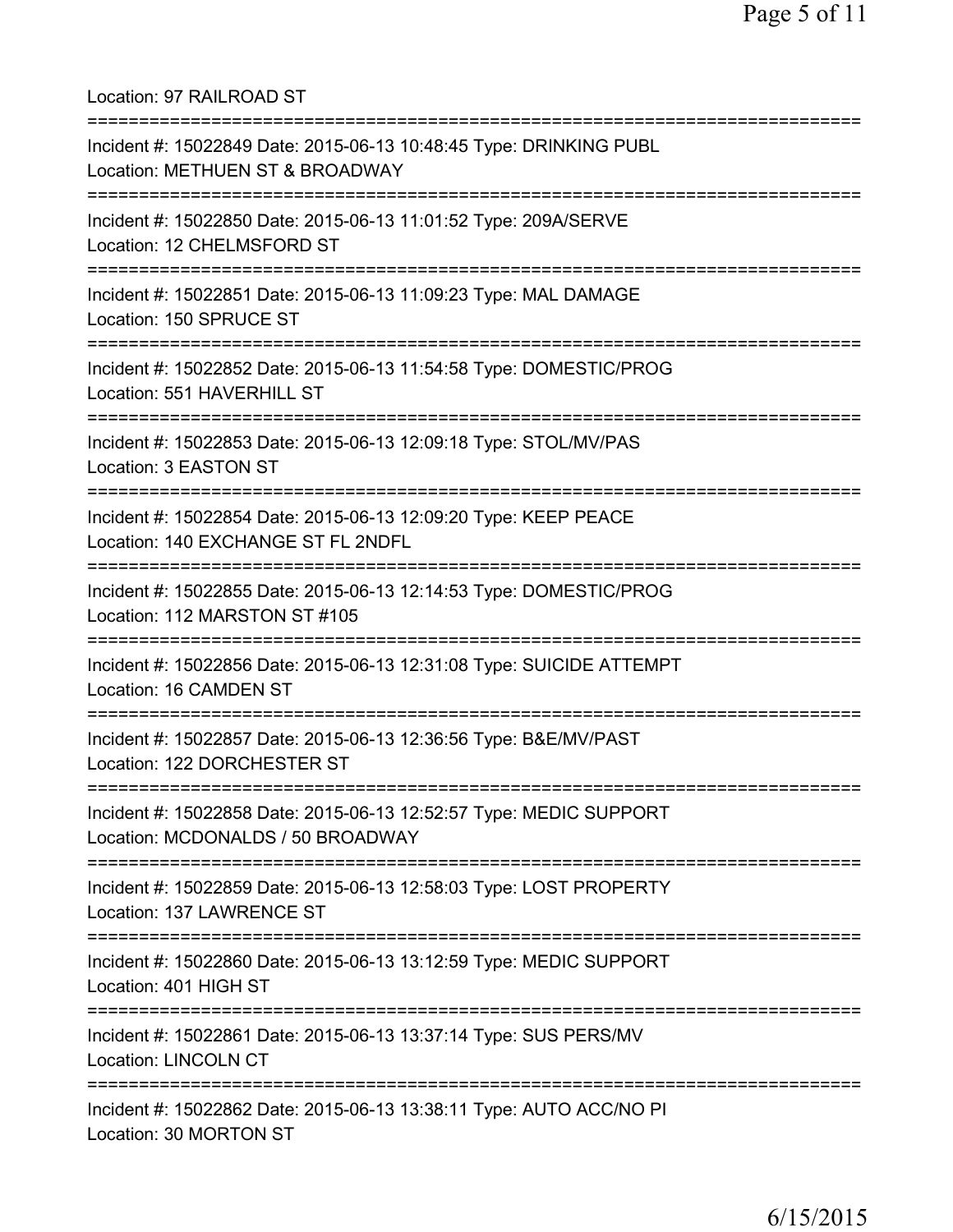| :=========================                                                                                                                     |
|------------------------------------------------------------------------------------------------------------------------------------------------|
| Incident #: 15022863 Date: 2015-06-13 14:01:50 Type: LARCENY/PAST<br>Location: 53 BRADFORD ST                                                  |
| Incident #: 15022864 Date: 2015-06-13 14:24:42 Type: LOST PROPERTY<br>Location: 205 BROADWAY                                                   |
| Incident #: 15022865 Date: 2015-06-13 14:42:14 Type: M/V STOP<br>Location: BRADFORD ST & BROADWAY                                              |
| Incident #: 15022866 Date: 2015-06-13 14:47:14 Type: INVEST CONT<br>Location: 53 BRADFORD ST                                                   |
| Incident #: 15022867 Date: 2015-06-13 15:04:29 Type: ANIMAL COMPL<br>Location: 15 MONTROSE AV                                                  |
| Incident #: 15022868 Date: 2015-06-13 15:15:37 Type: M/V STOP<br>Location: BROADWAY & LOWELL ST                                                |
| Incident #: 15022869 Date: 2015-06-13 15:23:09 Type: KEEP PEACE<br>Location: 279 PROSPECT ST                                                   |
| Incident #: 15022870 Date: 2015-06-13 15:39:59 Type: B&E/MV/PAST<br>Location: 140 EXCHANGE ST                                                  |
| :====================================<br>Incident #: 15022871 Date: 2015-06-13 15:47:58 Type: M/V STOP<br>Location: HAVERHILL ST & LAWRENCE ST |
| Incident #: 15022872 Date: 2015-06-13 15:58:58 Type: NEIGHBOR PROB<br>Location: 188 HOWARD ST                                                  |
| Incident #: 15022873 Date: 2015-06-13 16:01:21 Type: LOCKOUT<br>Location: 40 N PARISH RD                                                       |
| Incident #: 15022874 Date: 2015-06-13 16:07:17 Type: NEIGHBOR PROB<br>Location: 103 JACKSON ST                                                 |
| Incident #: 15022875 Date: 2015-06-13 16:38:13 Type: AUTO ACC/NO PI<br>Location: 49 BERKELEY ST                                                |
| Incident #: 15022876 Date: 2015-06-13 16:45:15 Type: ALARM/BURG<br>Location: 650 S UNION ST                                                    |
|                                                                                                                                                |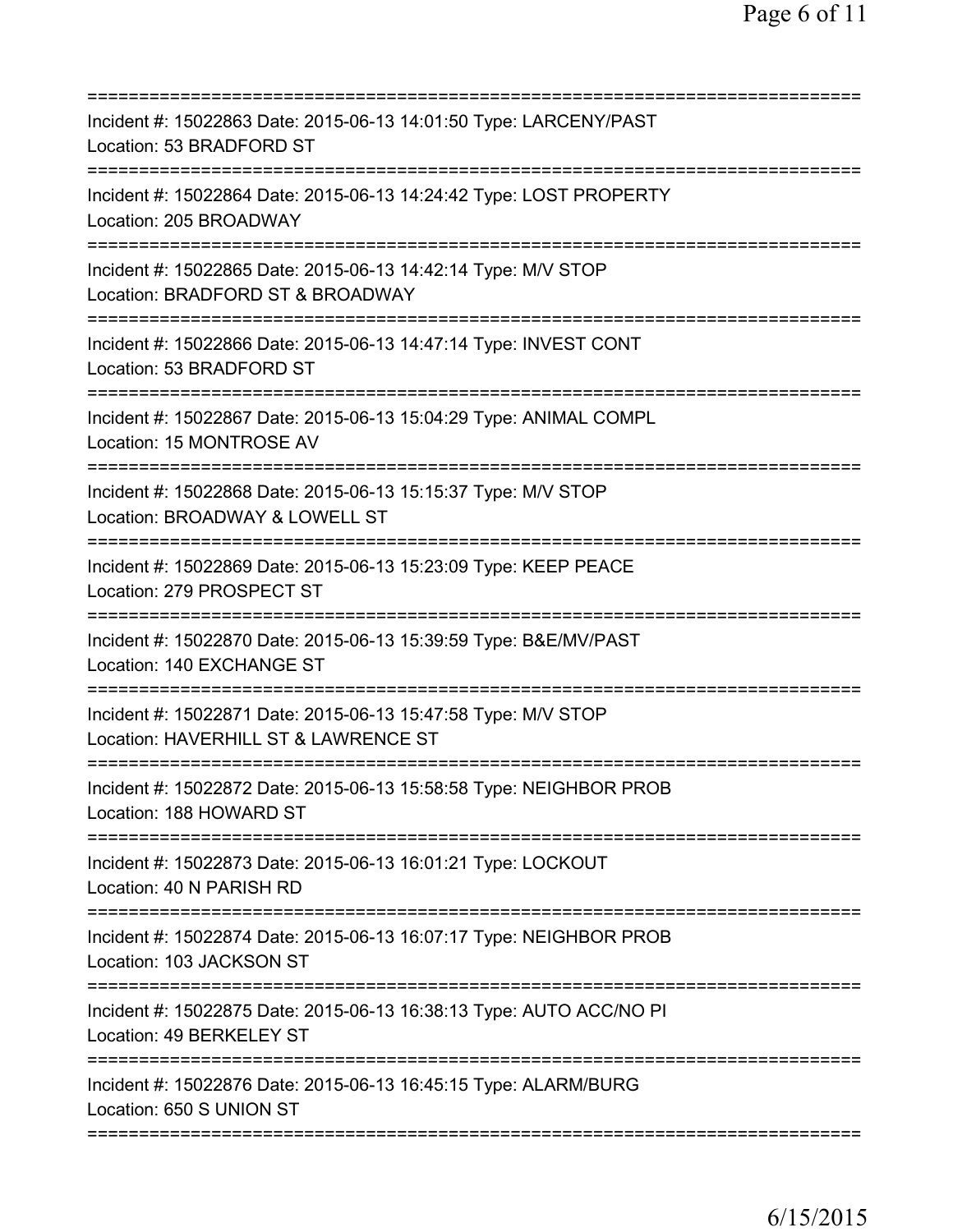| Incident #: 15022877 Date: 2015-06-13 16:45:48 Type: CK WELL BEING<br>Location: 175 BAILEY ST                |
|--------------------------------------------------------------------------------------------------------------|
| Incident #: 15022878 Date: 2015-06-13 17:10:14 Type: M/V STOP<br>Location: 69 PARKER ST                      |
| Incident #: 15022879 Date: 2015-06-13 17:14:18 Type: LARCENY/PAST<br>Location: RAINBOW / 70 WINTHROP AV      |
| Incident #: 15022880 Date: 2015-06-13 17:28:41 Type: TRESPASSING<br>Location: 77 S UNION ST                  |
| Incident #: 15022881 Date: 2015-06-13 17:37:51 Type: MAL DAMAGE<br>Location: 768 HAVERHILL ST                |
| Incident #: 15022882 Date: 2015-06-13 17:55:15 Type: A&B PROG<br>Location: 45 BEACON ST                      |
| Incident #: 15022883 Date: 2015-06-13 17:58:03 Type: AUTO ACC/NO PI<br>Location: 169 JACKSON ST              |
| Incident #: 15022884 Date: 2015-06-13 18:29:43 Type: AUTO ACC/NO PI<br>Location: FROST SCHOOL / 33 HAMLET ST |
| Incident #: 15022885 Date: 2015-06-13 18:49:34 Type: NOISE ORD<br>Location: 315 PROSPECT ST                  |
| Incident #: 15022886 Date: 2015-06-13 18:59:59 Type: NOISE ORD<br>Location: 116 BOWDOIN ST                   |
| Incident #: 15022887 Date: 2015-06-13 19:07:52 Type: FIGHT<br>Location: 07 WINTHROP AV                       |
| Incident #: 15022888 Date: 2015-06-13 19:22:28 Type: SUS PERS/MV<br>Location: 12 DIAMOND ST                  |
| Incident #: 15022889 Date: 2015-06-13 19:24:38 Type: DISTURBANCE<br>Location: 44 BIGELOW ST FL 2NDFL         |
| Incident #: 15022890 Date: 2015-06-13 19:25:59 Type: NOISE ORD<br>Location: 227 BRUCE ST                     |
| Incident #: 15022891 Date: 2015-06-13 19:38:14 Type: FIGHT                                                   |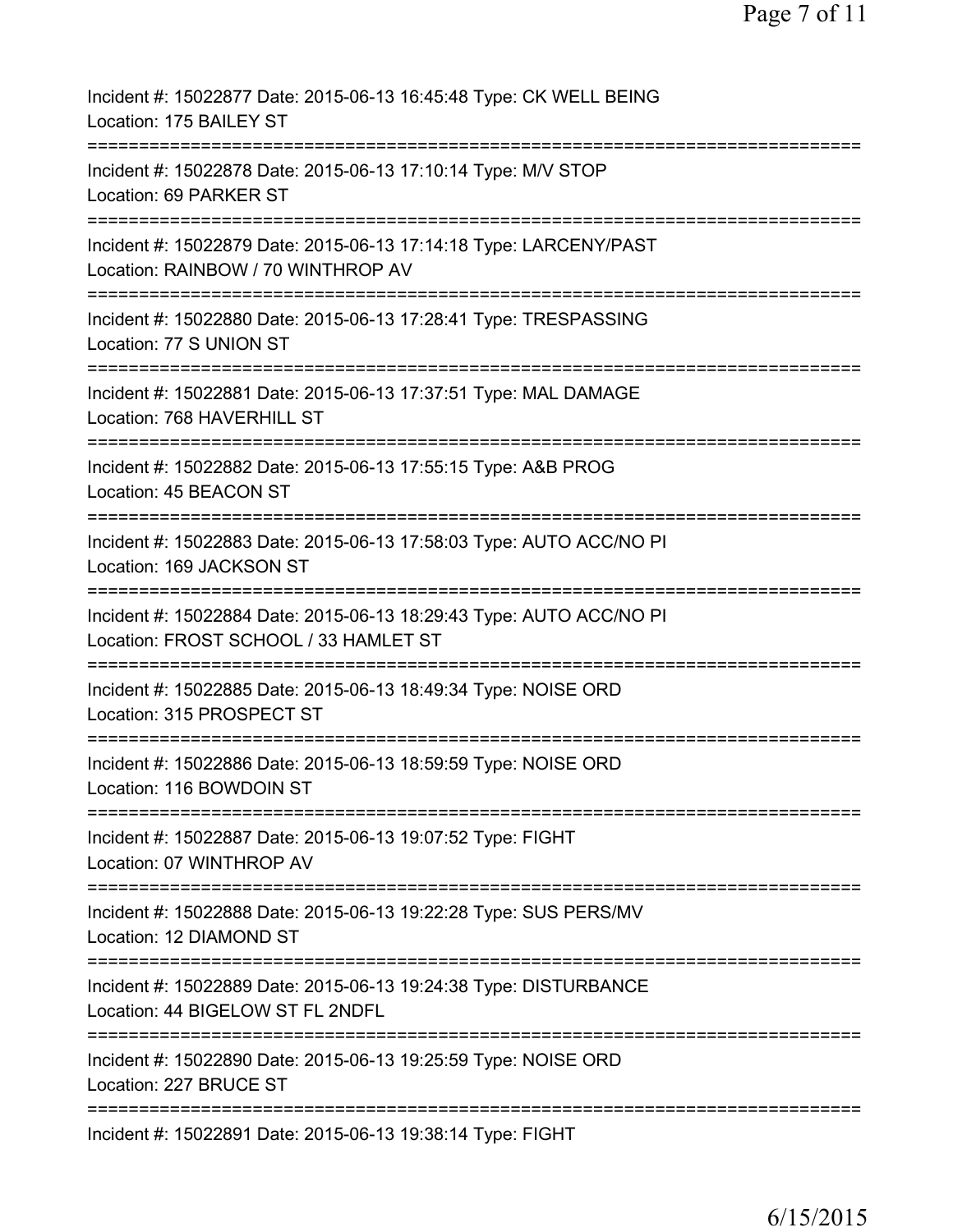| Location: CHESTNUT ST & LAWRENCE ST                                                                                            |
|--------------------------------------------------------------------------------------------------------------------------------|
| Incident #: 15022893 Date: 2015-06-13 19:52:20 Type: DISORDERLY<br>Location: JACKSON ST & JACKSON CT                           |
| Incident #: 15022892 Date: 2015-06-13 19:52:35 Type: MEDIC SUPPORT<br>Location: HAVERHILL ST & LAWRENCE ST                     |
| Incident #: 15022894 Date: 2015-06-13 20:03:26 Type: NOISE ORD<br>Location: 90 BROOKFIELD ST                                   |
| Incident #: 15022895 Date: 2015-06-13 20:30:42 Type: NOISE ORD<br>Location: 20 THORNDIKE ST                                    |
| =================================<br>Incident #: 15022896 Date: 2015-06-13 20:39:58 Type: DISTURBANCE<br>Location: 21 EUTAW ST |
| Incident #: 15022897 Date: 2015-06-13 20:47:59 Type: NOISE ORD<br>Location: 43 ABBOTT ST                                       |
| Incident #: 15022898 Date: 2015-06-13 20:54:30 Type: VIO 209A<br>Location: 175 BAILEY ST                                       |
| Incident #: 15022899 Date: 2015-06-13 21:01:37 Type: AUTO ACC/UNK PI<br>Location: AMES ST & ESSEX ST                           |
| Incident #: 15022900 Date: 2015-06-13 21:04:05 Type: NOISE ORD<br>Location: 90 BROOKFIELD ST                                   |
| Incident #: 15022901 Date: 2015-06-13 21:14:54 Type: NOISE ORD<br>Location: 74 FERRY ST                                        |
| Incident #: 15022902 Date: 2015-06-13 21:20:40 Type: NOISE ORD<br>Location: 24 INMAN ST                                        |
| Incident #: 15022903 Date: 2015-06-13 21:23:22 Type: NOISE ORD<br>Location: 116 FARNHAM ST                                     |
| Incident #: 15022904 Date: 2015-06-13 21:37:58 Type: NOISE ORD<br>Location: 1 MERRIMACK VIEW CT                                |
| Incident #: 15022905 Date: 2015-06-13 21:41:09 Type: NOISE ORD<br>Location: 116 BOWDOIN ST                                     |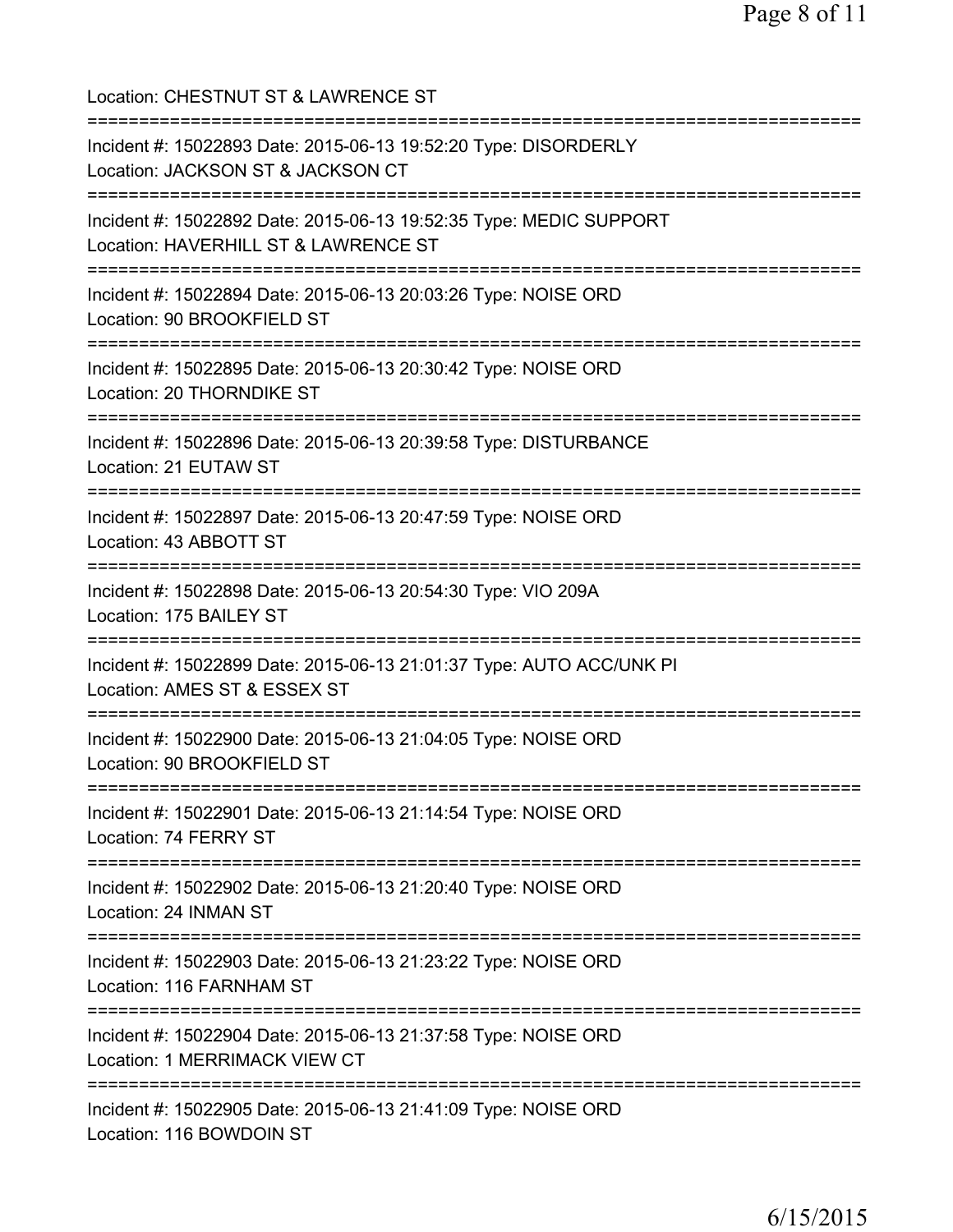| Incident #: 15022906 Date: 2015-06-13 21:43:19 Type: M/V STOP<br>Location: AMES ST & YALE ST                  |
|---------------------------------------------------------------------------------------------------------------|
| Incident #: 15022907 Date: 2015-06-13 21:45:45 Type: NOISE ORD<br>Location: 65 TREMONT ST                     |
| Incident #: 15022908 Date: 2015-06-13 21:52:22 Type: B&E/PAST<br>Location: 446 HAMPSHIRE ST                   |
| Incident #: 15022909 Date: 2015-06-13 22:01:04 Type: NOISE ORD<br>Location: 159 MARGIN ST FL 1                |
| Incident #: 15022910 Date: 2015-06-13 22:07:08 Type: NOISE ORD<br>Location: 16 SALEM ST                       |
| Incident #: 15022911 Date: 2015-06-13 22:09:49 Type: NOISE ORD<br>Location: 53 BELLEVUE ST<br>=============== |
| Incident #: 15022912 Date: 2015-06-13 22:11:50 Type: AUTO ACC/NO PI<br>Location: BROADWAY & TREMONT ST        |
| Incident #: 15022913 Date: 2015-06-13 22:12:58 Type: NOISE ORD<br>Location: 36 SPRINGFIELD ST                 |
| Incident #: 15022914 Date: 2015-06-13 22:14:47 Type: NOISE ORD<br>Location: CHESTER ST & STATE ST             |
| Incident #: 15022915 Date: 2015-06-13 22:29:30 Type: MV/BLOCKING<br>Location: 7 DURANT ST                     |
| Incident #: 15022916 Date: 2015-06-13 22:30:23 Type: NOISE ORD<br>Location: 182 DAWES ST                      |
| Incident #: 15022917 Date: 2015-06-13 22:31:21 Type: NOISE ORD<br>Location: JACKSON ST & PARK ST              |
| Incident #: 15022918 Date: 2015-06-13 22:35:43 Type: A&B PAST<br>Location: 444 LOWELL ST                      |
| Incident #: 15022920 Date: 2015-06-13 22:39:40 Type: NOISE ORD<br>Location: 31 CLIFTON ST                     |
|                                                                                                               |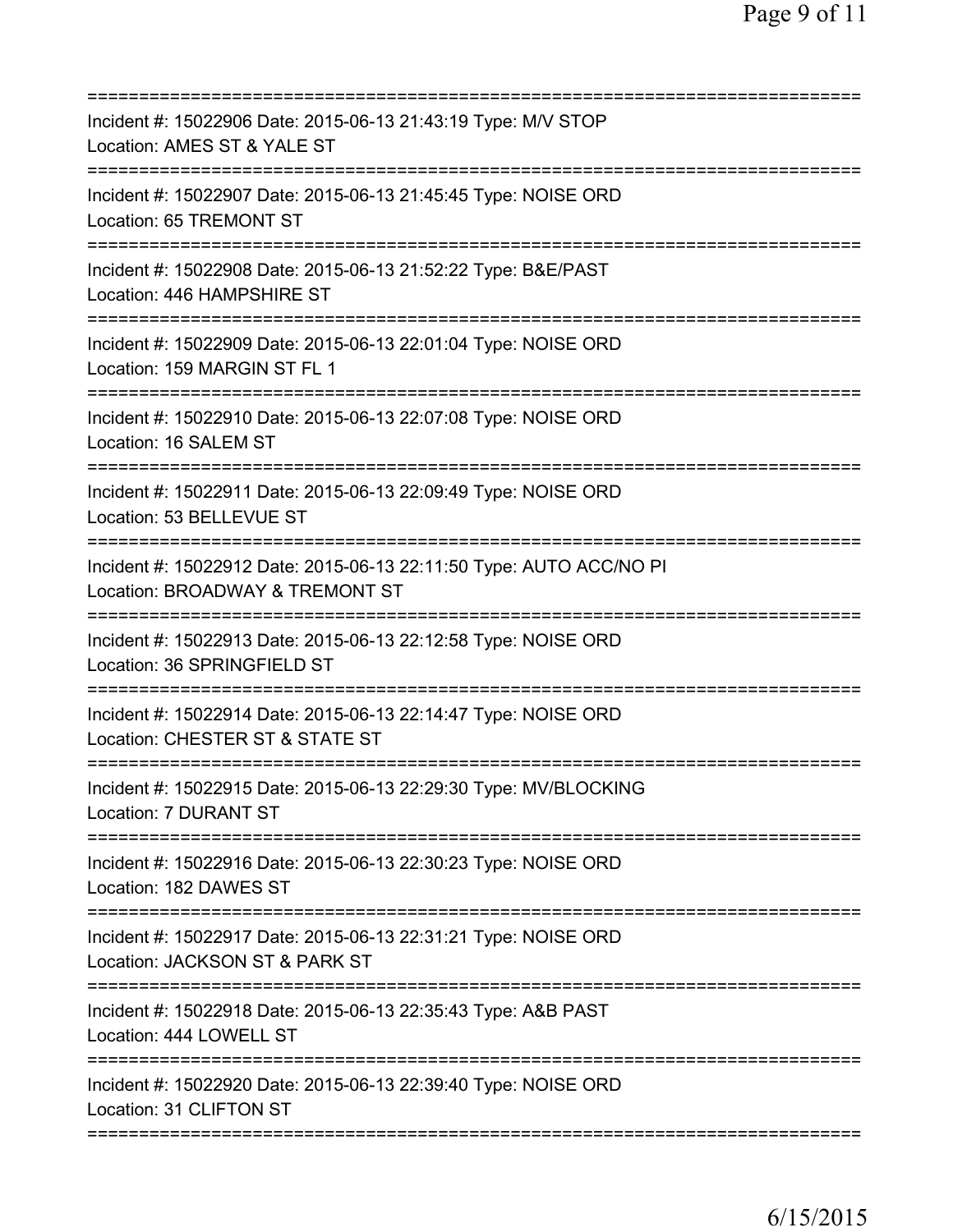| Incident #: 15022919 Date: 2015-06-13 22:40:22 Type: NOISE ORD<br>Location: 2 ACTON ST                                                            |
|---------------------------------------------------------------------------------------------------------------------------------------------------|
| Incident #: 15022921 Date: 2015-06-13 22:50:36 Type: NOISE ORD<br>Location: 272 E HAVERHILL ST                                                    |
| Incident #: 15022922 Date: 2015-06-13 23:01:12 Type: TRESPASSING<br>Location: CRAWFORD ST & STATE POOL                                            |
| Incident #: 15022923 Date: 2015-06-13 23:14:01 Type: NOISE ORD<br>Location: 44 SALEM ST                                                           |
| Incident #: 15022924 Date: 2015-06-13 23:15:17 Type: NOISE ORD<br>Location: 2 ACTON ST                                                            |
| Incident #: 15022925 Date: 2015-06-13 23:16:42 Type: DISORDERLY<br>Location: HAMPSHIRE ST & MYRTLE ST                                             |
| Incident #: 15022926 Date: 2015-06-13 23:19:05 Type: ALARM/BURG<br>Location: SIMPSON BROTHERS / 45 S CANAL ST<br>================================ |
| Incident #: 15022927 Date: 2015-06-13 23:29:11 Type: NOISE ORD<br>Location: 109 MARKET ST                                                         |
| Incident #: 15022928 Date: 2015-06-13 23:33:25 Type: NOISE ORD<br>Location: 34 WINTER                                                             |
| Incident #: 15022929 Date: 2015-06-13 23:44:56 Type: NOISE ORD<br>Location: 174 WILLOW ST                                                         |
| Incident #: 15022930 Date: 2015-06-13 23:48:28 Type: LOUD NOISE<br>Location: FROST SCHOOL / 30 HAMLET ST                                          |
| Incident #: 15022931 Date: 2015-06-13 23:55:51 Type: NOISE ORD<br>Location: 125 FARNHAM ST                                                        |
|                                                                                                                                                   |

408 record(s)

{ call presslog("2015-06-13","0000","2015-06-13","2359") } Total records found: 408 These results were produced by the following query: